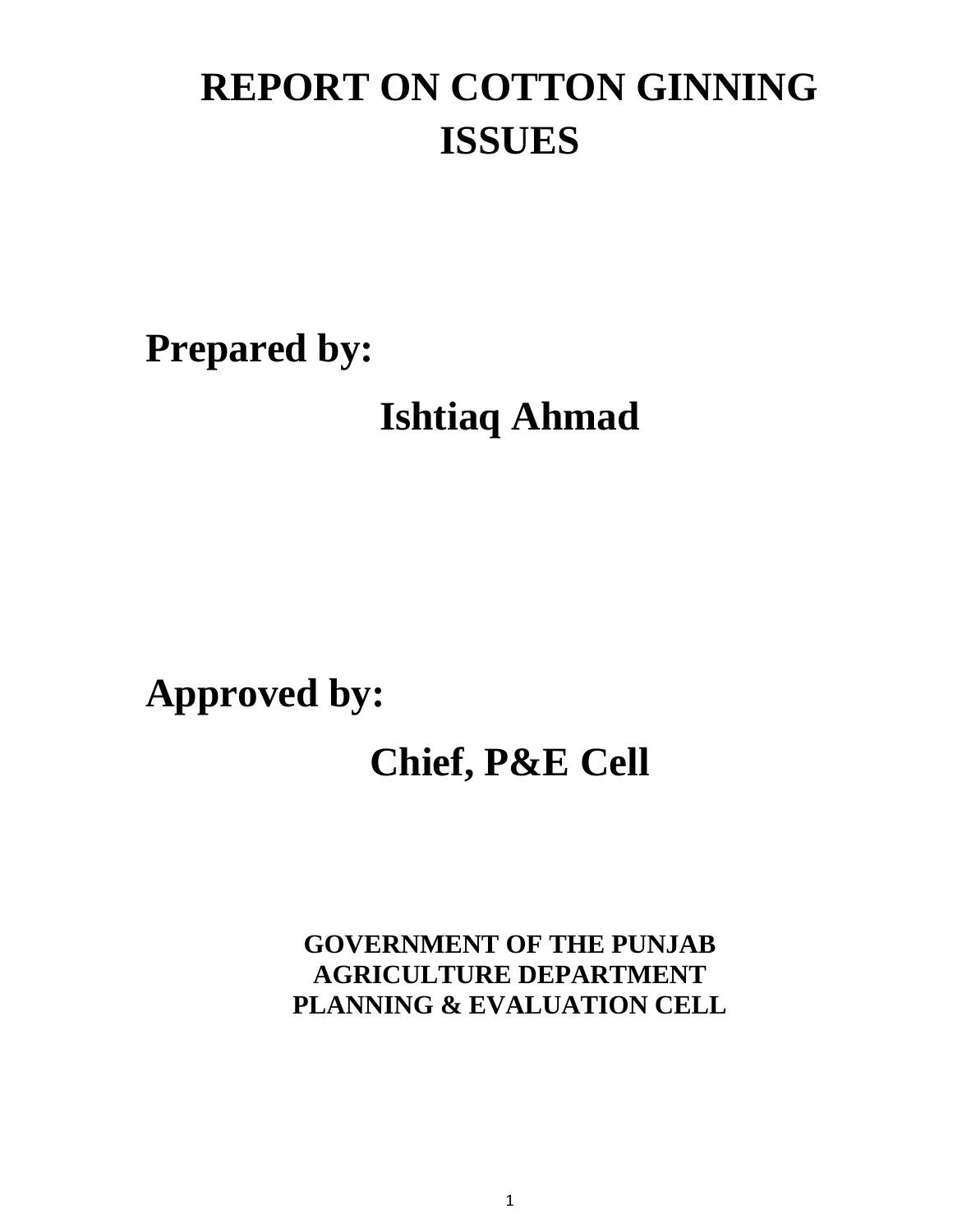# **PREFACE**

Cotton is an important cash crop. It accounts 7.8 % of value addition in agriculture and 1.6 % in GDP. It contributes to the national economy by providing raw material to the local textile industry. About 70% of the country's cotton production is in Punjab Province, where 784 ginning factories out of 1117 are in working condition. Total export of textile manufactures during the year 2011-12 was of US worth \$10 billion.

2. Punjab Cotton Control Board in its meeting held on 05.03.1951 approved the area requirement for the installation of ginning factories as described in sub-rule 3(k) of the Punjab Cotton Control Rules. With the passage of time, rational for working out the area requirement was required to be re-worked out as technology innovations in every sector and changes in socioeconomic set up of farming community and improvement in transport sector necessitated to make such decisions afresh. Under these circumstances applications are being received for the relaxation in area requirement from the cotton ginning factories. The applications regarding installation, working / shifting of small cotton ginning factories from one district to other are also being received, which have to be addressed, also.

3. Keeping in view the above scenario, Punjab Cotton Control Board (PCCB) in its meeting held on 24.07.2012 constituted two committees under the chairmanship of Chief, P&E Cell to make recommendations for amendment in the existing rules & procedures. Director, AMRI, representative of PCGA and Deputy Director, F&VDP were the members of committee.

4. The committee held three meetings. Director AMRI, conducted survey in the Core Area, Multan to study the existing scenario and propose recommendations. Based on the survey conducted, the staff of Agricultural Economist Section prepared this report. The efficiency  $\&$ work delivery of the engaged staff is appreciable. It is hoped that the recommendations proposed in the report will be placed in PCCB meeting to change the existing area requirements and policy decision, which in the log way would be helpful in modernization our ginning industry in general and quality in particular. This will consequently add income of the farming community and increase the capacity of ginneries within the available structure. In the non-core and marginal areas where no ginning factories are working, small ginning factories may be installed to meet the long lasting demand of people of the area.

> **CHIEF, PLANNING & EVALUATION CELL, AGRI. DEPARTMENT, LAHORE.**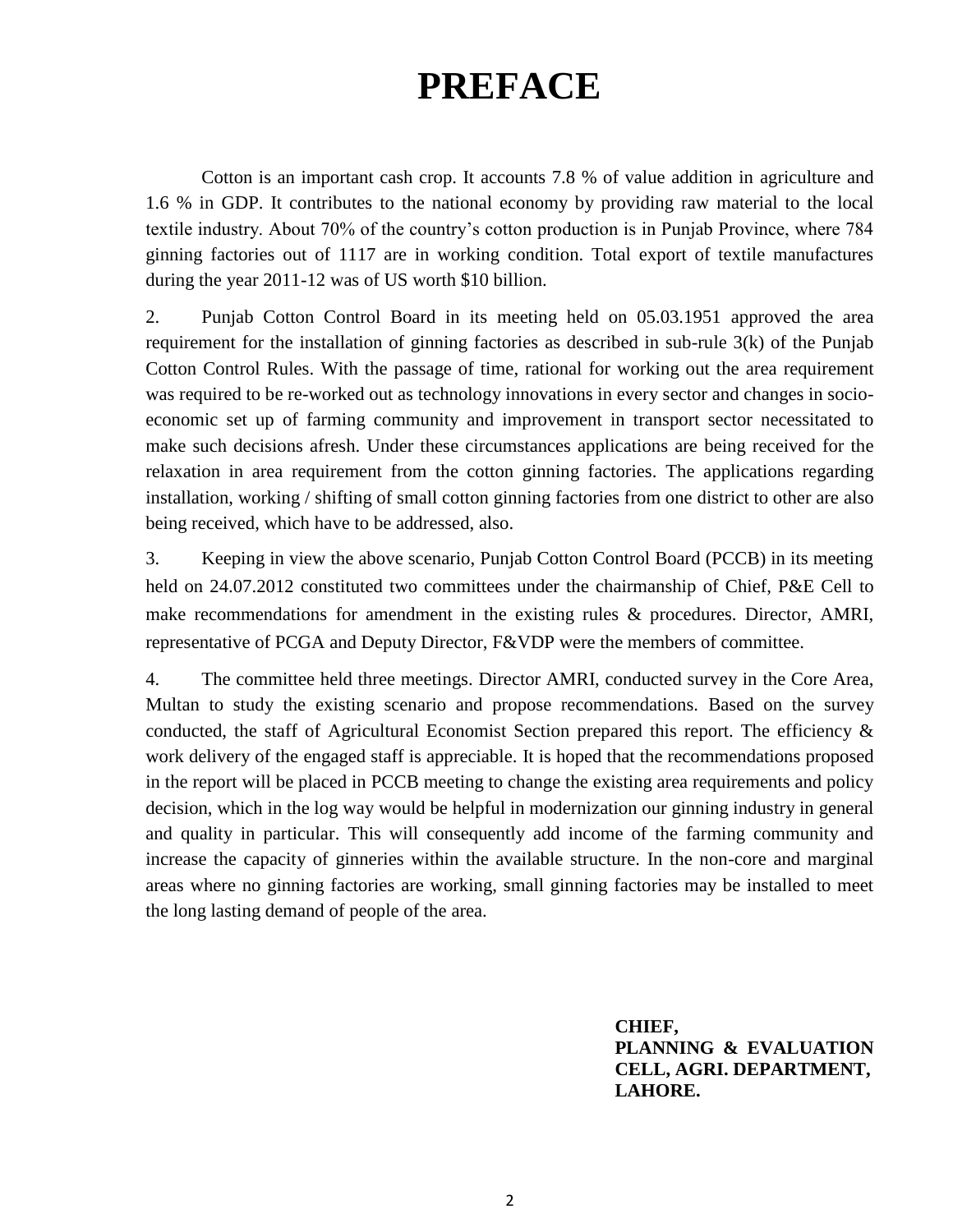# **INTRODUCTION**

Cotton is an important cash crop which significantly contributes to the national economy by providing raw material to the local textile industry, such as cotton lint as an export item. It accounts 7.8 percent of value added in agriculture and 1.6 percent in GDP.

#### **1.1 Cotton Production Zones in Punjab**

2. Punjab is categorized under the following zones on the basis of cotton crop:

# **Table-1**

| <b>Production Zone</b> | <b>Districts</b>              |  |  |
|------------------------|-------------------------------|--|--|
| Core Areas             | Multan, Lodhran, Khanewal,    |  |  |
|                        | Vehari, Muzaffargarh, Layyah, |  |  |
|                        | D.G.<br>Rajanpur,<br>Khan,    |  |  |
|                        | Bahawalpur, Bahawalnagar and  |  |  |
|                        | R.Y.Khan.                     |  |  |
| None-Core Areas        | Faisalabad, T.T.Singh, Jhang, |  |  |
| (Old Cotton Areas)     | Okara, Sahiwal and Pakpattan. |  |  |

# **Cotton Production Zones**

# **1.2 Area, Production and yield per hectare**

3. Cotton is the major cash crop of Southern Punjab. The area remained almost the same overtime. Whereas, huge fluctuation has been observed in yield as is depicted in the following table-2: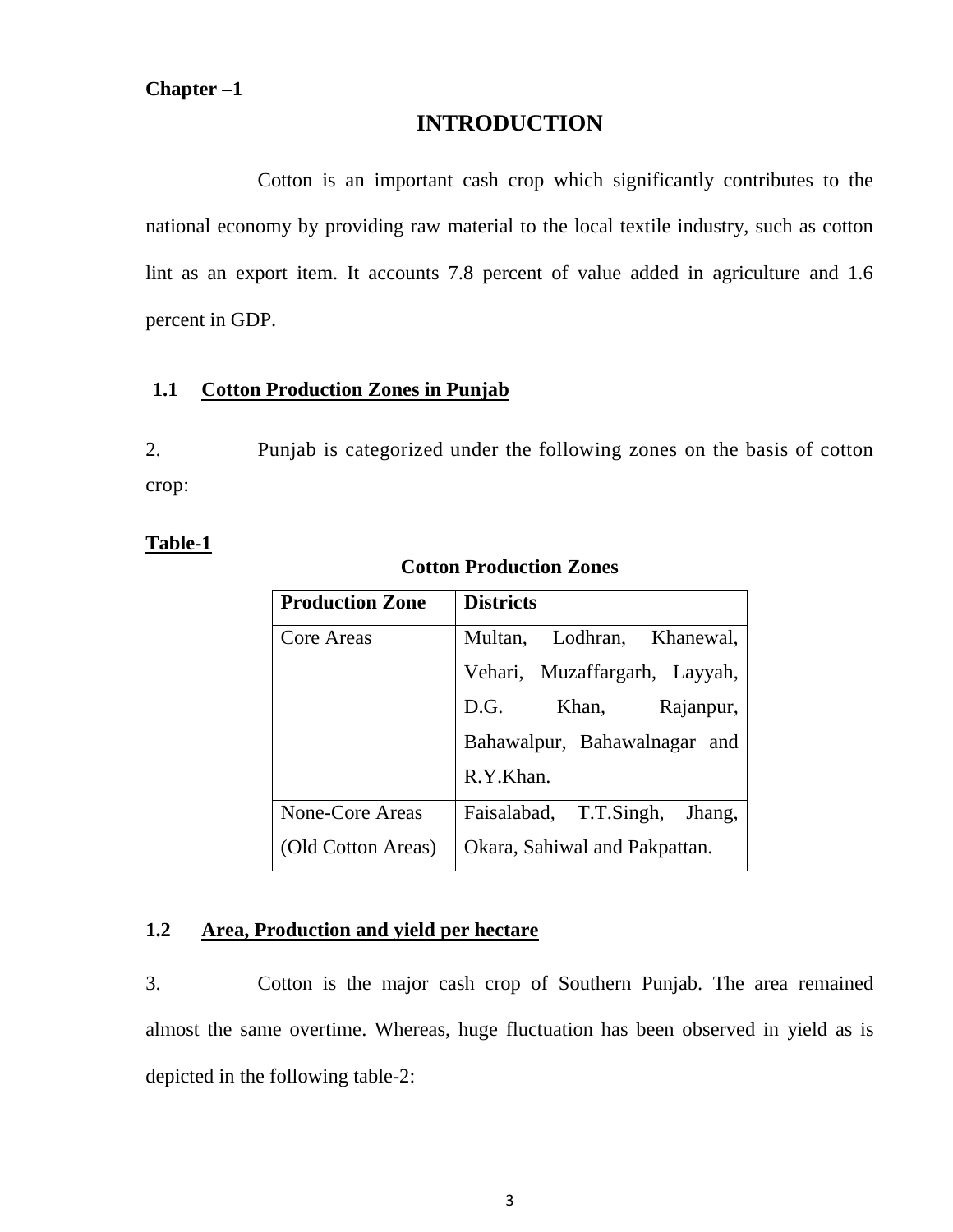Area, Production and yield per hectare

| Year                                        | Area (000 ha.) |                 | <b>Production (000)</b><br>bales)* |                 | Yield (Kg/hec.) |                 |
|---------------------------------------------|----------------|-----------------|------------------------------------|-----------------|-----------------|-----------------|
|                                             | Punjab         | <b>Pakistan</b> | Punjab                             | <b>Pakistan</b> | Punjab          | <b>Pakistan</b> |
| 2003-04                                     | 2386.8         | 2989.3          | 7702.0                             | 10047.7         | 549             | 572             |
| 2004-05                                     | 2518.3         | 3192.6          | 11149.0                            | 14265.2         | 753             | 760             |
| 2005-06                                     | 2426.0         | 3103.0          | 10268.0                            | 13018.9         | 720             | 714             |
| 2006-07                                     | 2462.9         | 3074.8          | 10350.0                            | 12856.2         | 715             | 711             |
| 2007-08                                     | 2424.8         | 3054.3          | 9062.0                             | 11655.1         | 636             | 649             |
| 2008-09                                     | 2223.7         | 2820.0          | 8751.0                             | 11819.0         | 669             | 713             |
| 2009-10                                     | 2435.8         | 3105.6          | 8552.0                             | 12913.4         | 597             | 707             |
| 2010-11                                     | 2200.6         | 2689.2          | 7854.0                             | 11460.1         | N.A             | 724             |
| 2011-12                                     | 2533.7         | 2835.0          | 11129.0                            | 13000.6         | 2108            | 780             |
| 2012-13<br>(Target)<br>$* 1$ bale = 159 kg. | 2509.1         | N.A             | 10500.0                            | N.A             | 2290            | N.A             |

# **1.3 Composition of Export (Textile Manufactures)**

4. The raw cotton is ginned and is used in textile manufacturing. After meeting the local requirement, raw cotton as well as textile manufactures is being exported to other countries. Our total export of textile manufactures during the year 2011-12 was of US\$ 10 billion as is stated in the following table-3:

| .                              | Composition of Export |              |              |
|--------------------------------|-----------------------|--------------|--------------|
|                                |                       |              | (\$ Million) |
| <b>Particulars</b>             | 2009-10               | $2010 - 11*$ | $2011 - 12*$ |
| <b>Raw Cotton</b>              | 194.1                 | 327.3        | 433.1        |
| <b>Cotton Yarn</b>             | 1238.0                | 1880.0       | 1451.7       |
| <b>Cotton Cloth</b>            | 1486.0                | 2081.2       | 1969.8       |
| Knitwear                       | 1434.8                | 1870.1       | 1624.5       |
| <b>Bed Wear</b>                | 1422.5                | 1686.0       | 1453.1       |
| Towels                         | 550.7                 | 607.8        | 556.5        |
| <b>Readymade Garments</b>      | 1033.5                | 1396.5       | 1326.6       |
| Made-up Articles               | 437.3                 | 509.0        | 472.7        |
| <b>Other Textile Materials</b> | 645.9                 | 911.5        | 911.5        |

**Table-3 Composition of Export**

4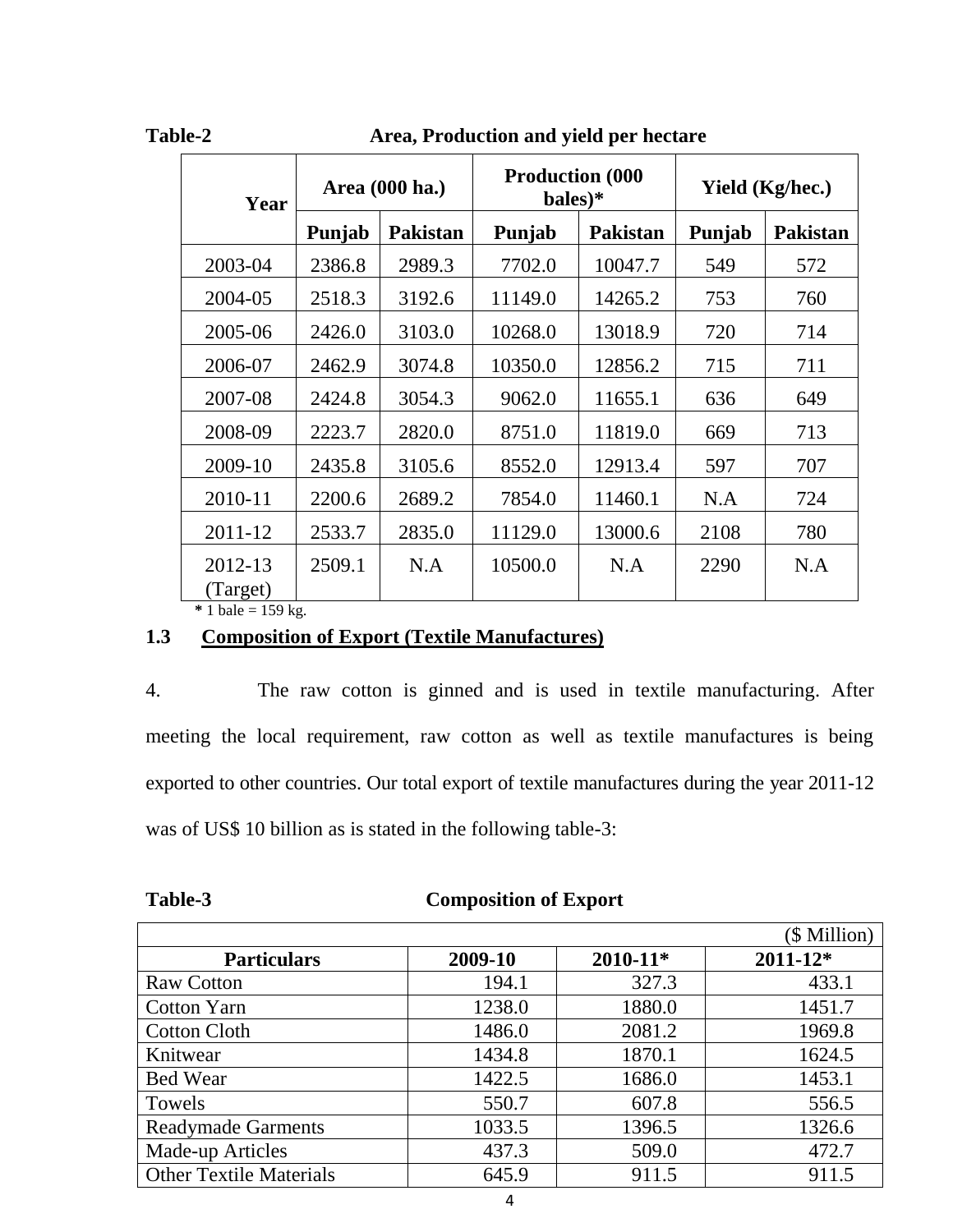|                                                                        | 8442.8 | 11269.4 | 10199.5 |  |  |
|------------------------------------------------------------------------|--------|---------|---------|--|--|
| Source: Economic survey of Pakistan 2010-11 & 2011-12<br>* Provisional |        |         |         |  |  |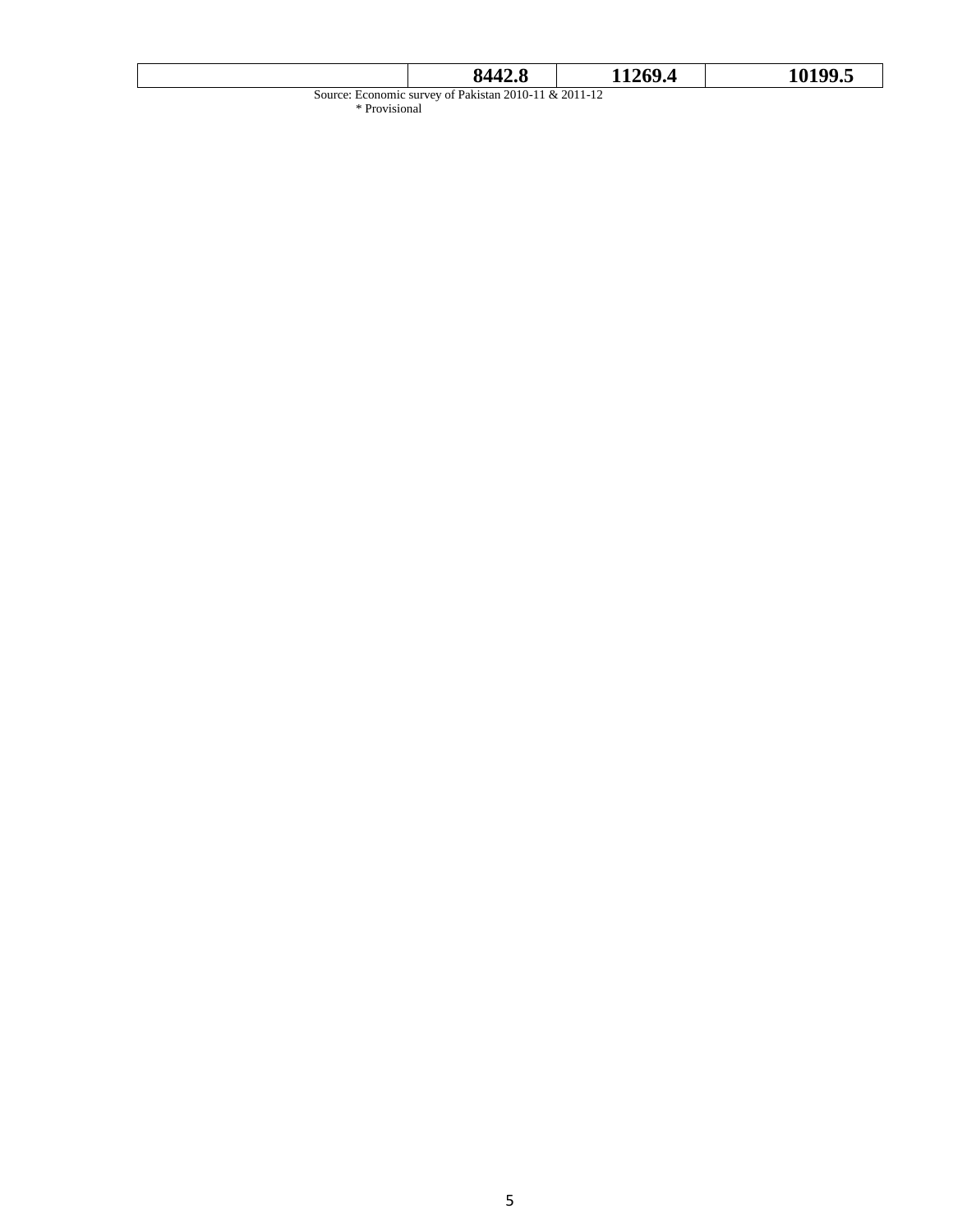#### **Chapter–2**

#### **STATUS OF GINNING INDUSTRY IN PUNJAB**

#### **2.1 COTTON PROCESSING & VALUE ADDITION**

5. The cotton ginning is the place where cotton fiber is separated from the cotton seed. The first step in the ginning process is started when the cotton is vacuumed into tubes that carry it to a dryer to reduce moisture and improve the fiber quality. Then it runs through cleaning equipment to remove leaf trash, sticks and other foreign matter. Ginning is accomplished by one of two methods. Cotton varieties with shorter staple or fiber length are ginned with *saw gins***.** This process involves the use of circular saws that grip the fibers and pull them through narrow slots. The seeds are too large to pass through these openings, resulting in the fibers being pulled away from the seed.

6. Long fiber cottons is ginned in a *roller gin* because saw gins can damage its delicate fiber. The roller gin was invented in India centuries ago and this concept is still used in modern gins. Long staple cottons (like Pima) is separated from seed more easily than Upland varieties. A roller gin uses a rough roller to grab the fiber and pull it under a rotating bar with gaps, which are too small for the seed to pass. The raw fiber, now called lint, makes its way through another series of pipes to a press where it is compressed into bales (lint packaged for market), banded with eight steel straps, sampled for classing, wrapped for protection then loaded in trucks for shipment to storage yards, textile mills and foreign countries.

7. The cotton industry has adopted a standard for a bale of cotton i.e. 55 inches tall, 28 inches wide, and 21 inches thick, weighing approximately 500 pounds. A bale meeting these requirements is called a universal density bale. This is enough cotton to make 325 pairs of denim jeans.

8. Every bale of cotton is classed from a sample taken after its formation. The classing of cotton lint is the process of measuring fiber characteristics against a set of standards (grades). Classing is done by experts, called classers, who use scientific instruments to judge the samples of lint. All standards are established by the U.S.

6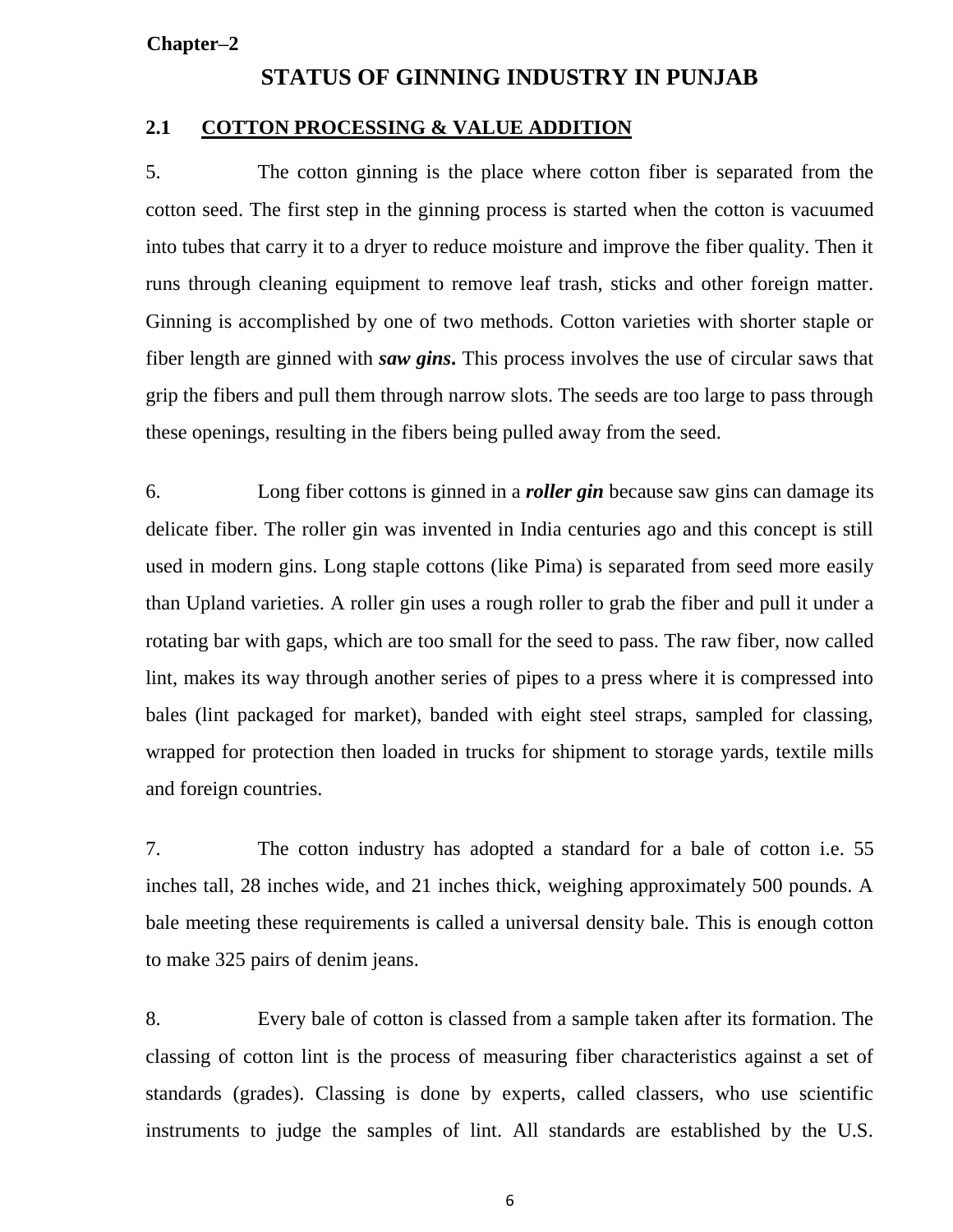Department of Agriculture. Once the quality of the cotton bale is determined, pricing parameters are set and the lint may be taken to market.

9. Cotton marketing is the selling and buying of cotton lint. Cotton is priced in cents per pound when sold and the price is negotiated according to the cotton's quality. After baling, the cotton lint is hauled to either storage yards, textile mills, or shipped to foreign countries. The cotton seed is delivered to a seed storage area. Where it will remain until it is loaded into trucks and transported to a cottonseed oil mill or directly for livestock feed.

10. The cotton yarn dyed into stripes, checks patterned woven shirts and knitted garments, prominently features in most of the high value brands. For such applications, super fine count quality cotton yarn is usually dyed in package form, woven with un-dyed grey or bleached yarn and then further processed with treatments like mercerization, wrinkle free finishing etc. The channel of cotton processing is given below:



#### **Channel of Cotton Processing**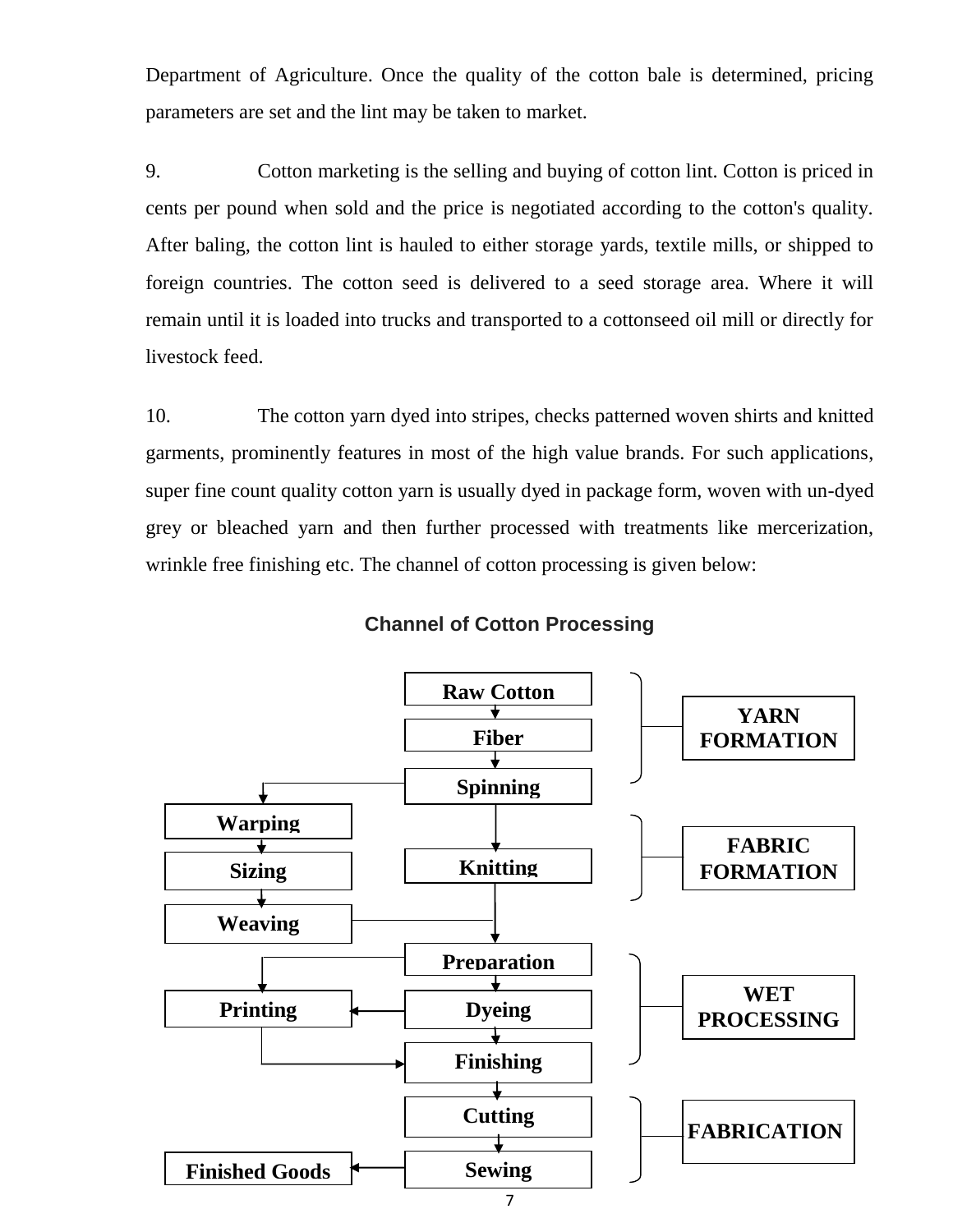11. District wise operating Ginning Factories in Punjab are depicted in the following table-4:

| <b>District wise Ginning Factories in Punjab</b> |                               |  |  |
|--------------------------------------------------|-------------------------------|--|--|
| <b>Name of District</b>                          | <b>Factories in Operation</b> |  |  |
| Multan                                           | 54                            |  |  |
| Lodhran                                          | 41                            |  |  |
| Khanewal                                         | 64                            |  |  |
| Muzaffar Garh                                    | 49                            |  |  |
| Dera Ghazi Khan                                  | 40                            |  |  |
| Rajanpur                                         | 41                            |  |  |
| Layyah                                           | 13                            |  |  |
| Vehari                                           | 77                            |  |  |
| Sahiwal                                          | 39                            |  |  |
| Pakpattan                                        | 13                            |  |  |
| Okara                                            | 5                             |  |  |
| Kasur                                            | $\overline{2}$                |  |  |
| T.T. Singh                                       | 18                            |  |  |
| Faisalabad                                       | 6                             |  |  |
| Jhang                                            | 16                            |  |  |
| Mianwali                                         | 24                            |  |  |
| <b>Bhakkar</b>                                   | 12                            |  |  |
| Sargodha                                         | $\overline{4}$                |  |  |
| Rahim Yar Khan                                   | 101                           |  |  |
| Bahawalpur                                       | 105                           |  |  |
| Bahawalnagar                                     | 60                            |  |  |
|                                                  | 784                           |  |  |

Table-4

Source: PCGA Consolidated Statement of Cotton Arrivals in Factories of Pakistan as on 15.12.2012

12. Year wise number of spinning & weaving units in cotton textile industry

are given in the following table-5:

| <b>Table-5</b> | <b>Spinning &amp; Weaving Units of Cotton Textile Industry</b> |                       |                      |  |  |
|----------------|----------------------------------------------------------------|-----------------------|----------------------|--|--|
|                | Year                                                           | <b>Spinning Units</b> | <b>Weaving Units</b> |  |  |
|                | 2000-01                                                        | 228                   | 52                   |  |  |
|                | 2001-02                                                        | 228                   | 52                   |  |  |
|                | 2002-03                                                        | 238                   | 53                   |  |  |
|                | 2003-04                                                        | 238                   | 53                   |  |  |
|                | 2004-05                                                        | 233                   | 38                   |  |  |
|                | 2005-06                                                        | 250                   | 50                   |  |  |
|                | 2006-07                                                        | 263                   | 50                   |  |  |
|                | 2007-08                                                        | 263                   | 52                   |  |  |
|                | 2008-09                                                        | 263                   | 52                   |  |  |
|                | 2009-10                                                        | 269                   | 53                   |  |  |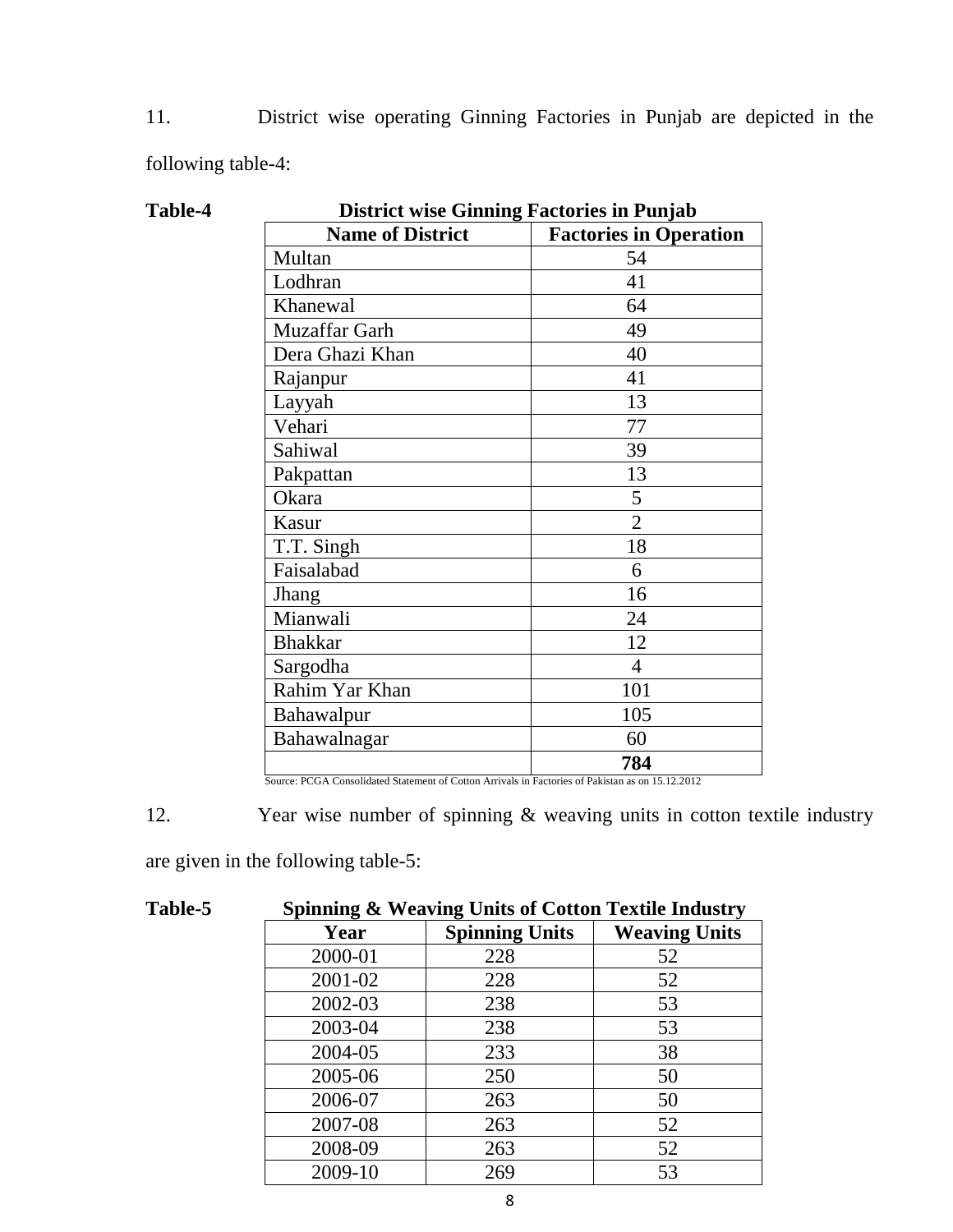#### **2.2 Role of Pakistan Cotton Ginners Association**

13. Pakistan Cotton Ginners Association is a representative body, which takes care the interest of the ginners and coordinates their problems with the Federal and Provincial Government Agencies to resolve them. After independence, in 1947 Cotton Ginning Industry in Pakistan had desolate and farlon look of dependency due to the migration of Hindu and Sikh owners, who left Pakistan not only with the knowhow but also with most parts of the ginning machinery to India. The Pakistan took over the industry mostly by allotment as an evacuee property and tried to operate the factories what so ever machinery was available through trials and tribulations set the industry in motion. This happened from 1947 to 1950. During this period the Provincial Government came out with Punjab and Bahawalpur Cotton Control Act and tried to regulate working condition of the ginning factories through Cotton Inspectors. In 1960 the Cotton Ginning Factories were transferred from the allottees to the new buyers. The new owners of the ginning factories braved the situation and with the best of their ability and available means, left no stone unturned in boostering up the efficiency of ginning operations and standardization of lint, quality wise and grade wise in Pakistan. The cotton Control Act 1949 was replaced with Pakistan Cotton Control Act, 1966, which is now covering the Punjab and Sindh Provinces.

14. In order to safeguard the interests of ginners of Pakistan and to project the problems of ginners for consideration of the Federal & Provincial Governments, to educate and advise the cotton ginners, to adopt ways the cotton could be improved to the International standard Pakistan Ginners Association came into existence in 1958 and recognized and licensed as 'A' class Association by the Federal Government of Pakistan.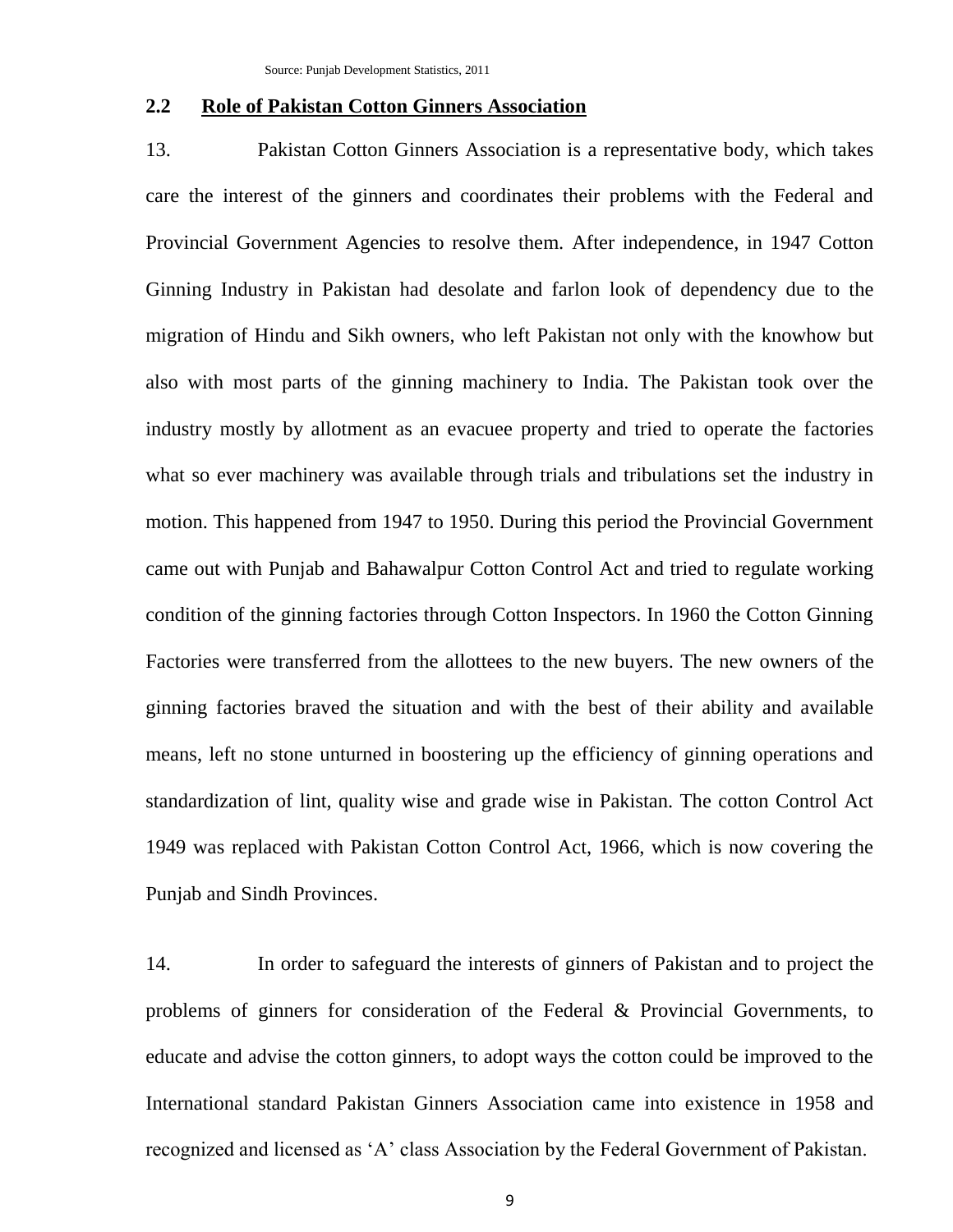#### **2.3 Registration of Ginning Factories**

15. A ginner shall apply for registration in the form specified in the Central Board of Revenue's Notification No. S.R.O 550(1)96 dated the first July, 1966 to the Collector of Sales Tax having jurisdiction in the area where the ginning unit is situated. Where the ginner is running more than one ginning unit or a composite unit dealing in ginning and spinning together or is engaged in any other taxable activity, and whether the ginning and other taxable activity are carried out in the same premises or not, such ginner shall apply for registration separately in accordance with sub-rule (1) for each ginning unit and separately other taxable activity.

(Source: PCGA website www.pcga.org/sales\_tax\_page\_1.html)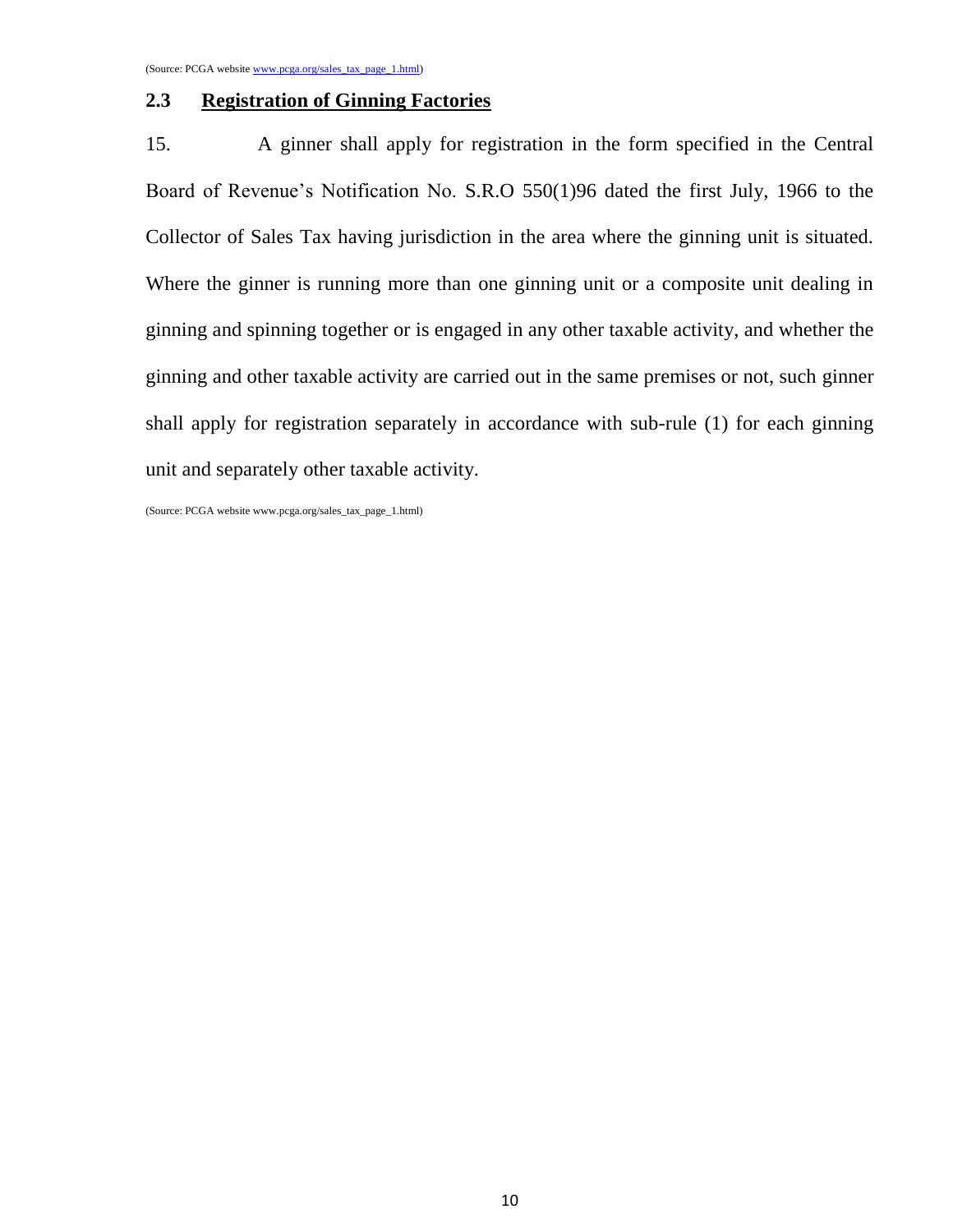# **Chapter –3**

# **ISSUES & PROCEDURES**

#### **3.1 Area Requirement for the Ginning Factories**

16. Punjab Cotton Control Board in its meeting held on 05.03.1951 framed area

requirement as described in the Sub-rule 3(k) reproduced below:

3(k) The area required for a factory is regulated by the number of gins proposed to be installed and for this purpose one single roller gin is taken as a unit. A double roller gin is regard as equivalent to  $1\frac{1}{2}$  single roller gins and ten saws in regardless of the number of the saws in the sawgins considered to be equivalent to one single roller gin. Area required for factory is given below:

| #                         | Minimum area<br>required in<br>acres | No. of SRG of<br>their equivalent<br>permitted       | No. of<br>Sawgin<br>(computed) |
|---------------------------|--------------------------------------|------------------------------------------------------|--------------------------------|
| i.                        | Four                                 | 30 or less                                           | 3 or less                      |
| ii.                       | Five                                 | 30 to 40                                             | $3$ to 4                       |
| $\overline{\text{iii}}$ . | <b>Six</b>                           | 40 to 50                                             | $4$ to 5                       |
| iv.                       | Seven                                | 50 to 70                                             | $5$ to $7$                     |
| V.                        | Eight                                | 70 to 90                                             | $7$ to 9                       |
| iv.                       |                                      | Thereafter on additional acre for each additional 20 |                                |
|                           | such gins and thus equivalent.       |                                                      |                                |

17. Rational, for working out the above requirement, for the area of ginning factories was as follows:

- There were few ginning factories, which were located in far flung areas away from production sites, thus the ginning factories were also required to make arrangements for farmers / beoparies night stay, for which space was required.
- The mode of transportation at that time was bullock drawn carts which were slow and need rest after long journey. Now, those have been replaced by tractor trolleys, which is fast mode of mobility and do not need over night stay.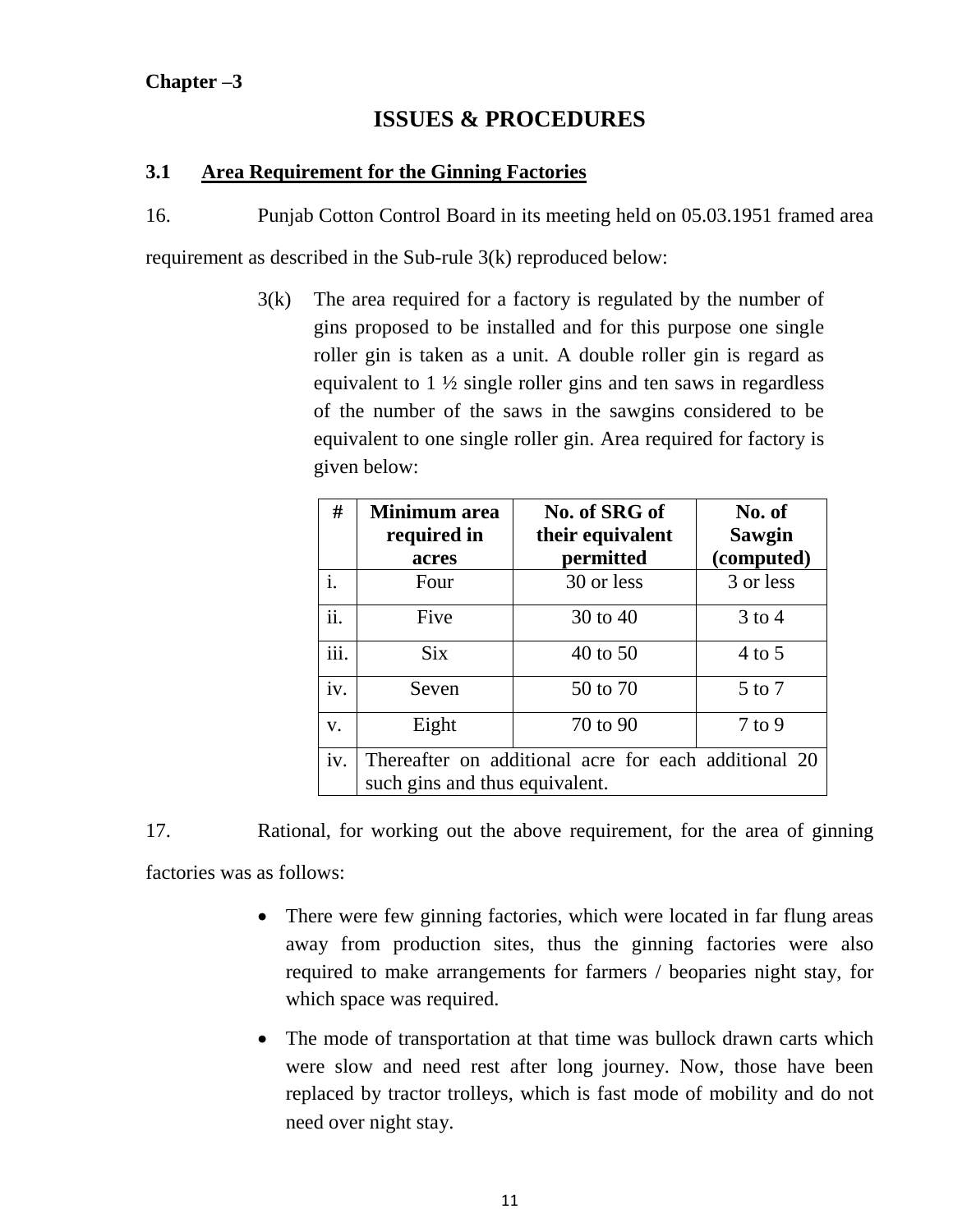- The land was easily available and was not a limiting factor at that time. Cost of land was also low and now it has become a limiting factor due to rapid urbanization.
- Ginning machinery was comparatively much larger size than existing today.
- Provision of residential facilities for factory labour due to lack of transport facilities.
- 18. With the passage of time the rational for working out the requirement for the area has been changed due to the following issues:
	- The number of ginning factories has also increased which has reduced the distance between ginning factories and cotton production area.
	- Ginning machinery has been improved a lot during last 60 years.
	- The building structure has also been improved allowing the establishment of the ginning factories in less area by constructing multi stories buildings & offices.

19. Under the instant circumstances applications are received for relaxation in required area from the cotton ginning factories. Hence, area requirements may be reduced to solve the problem, keeping in view the latest machinery and squeezing of available land.

20. Similarly, applications regarding installation, working / shifting Small Cotton Ginning Factories from one district to other are received. Requests from entrepreneur from non-core and marginal areas have also been received for installation of Small Ginning Factories, which also need proper amendment in Cotton Control Rule, 1966, 9(4)(ii)b: "No License shall be granted unless in case of an application for the installation of new or alteration or extension to be installed or an alteration or extension, as the case may be, is not less than three saw gins, or twenty double roller gins or thirty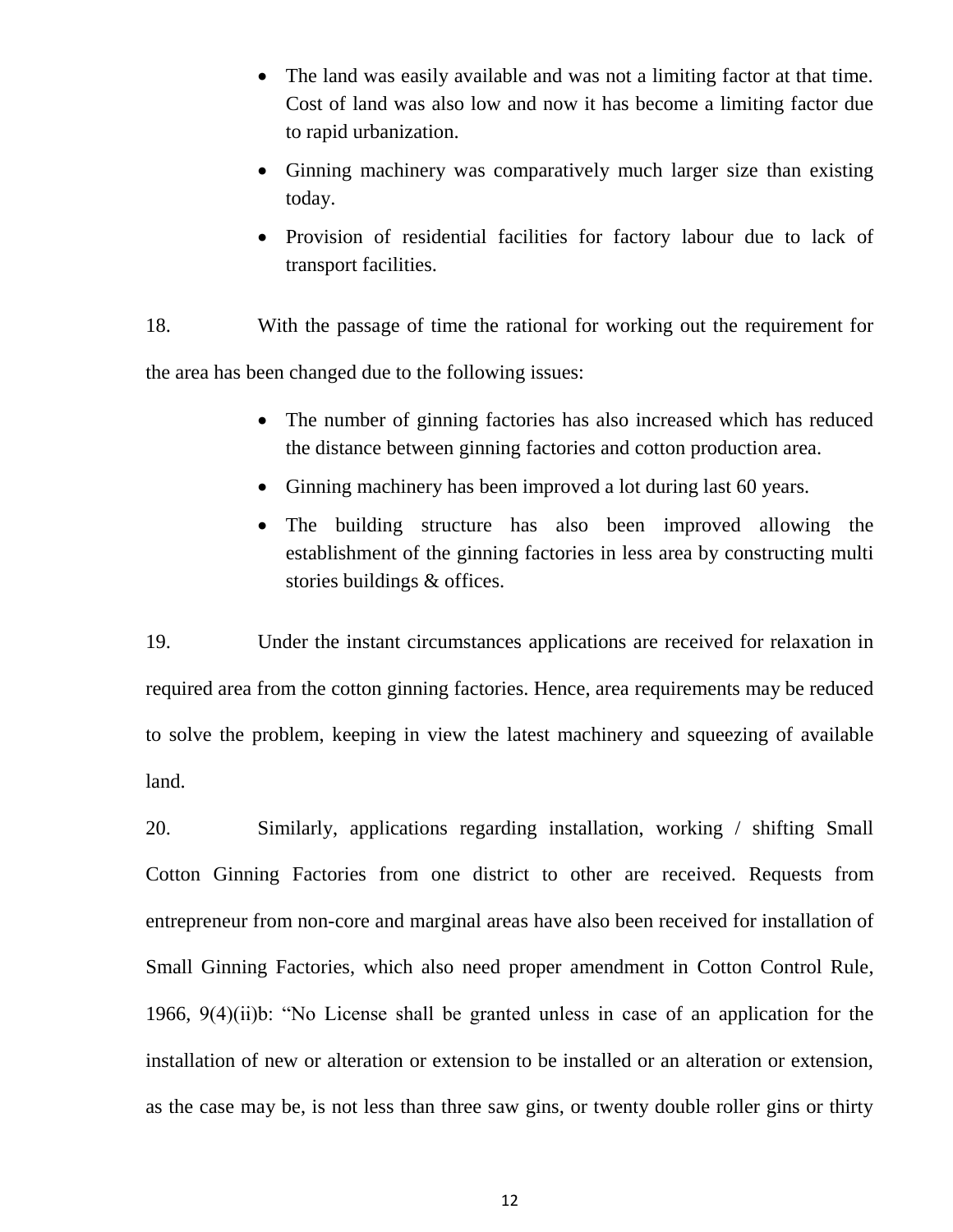Single Roller Gins", provided that clause (b) shall not apply in the case of Cotton Grower who applied for a license for ginning Cotton produced from his own land.

21. It is stated that Punjab Cotton Control Board (PCCB) was reconstituted vide Notification No. 6937-60/10(16) Vol-II/P&EC/2012 dated 25-05-2012 with the purpose to advise Government on matters connected with respect to Cotton Research, Development, Ginning and Manufacturing (**Annex-A**). Secretary Agriculture is the Chairman of PCCB. The terms of reference of the board are as follows:

> "The Board shall, in addition to the powers conferred and the duties imposed on it by the Ordinance, advise Government on matters connected with the growing of cotton, cotton industries and cotton textiles in Punjab and on such other matters as may be referred to by Government and shall supervise and direct the working of the advisory Committee and act as a liaison between Government and the Advisory Committee"

22. However, first meeting of the Punjab Cotton Control Board was held on 24.07.2012. A copy of minutes of the meeting is placed at **Annex-B**. It was decided to constitute a committee to come up with proposals for amendments in act if required and following will be the committee to propose recommendations in thirty days to place in next meeting (**Annex-C&D**).

# **Committee No. 1 (**Vide Notification No.2249-68/16-6/C&M/DGA (Ext. & AR)/ Pb./Dev dated 28.07.2012)

| • Mr. Natiq Hussain, Chief, P&E Cell     | Convener |
|------------------------------------------|----------|
| • Mr. Aman Ullah Qureshi, Chairman, PCGA | Member   |
| • Director, AMRI, Multan                 | Member   |
| • Ch. Mehmood-ul-Hassan, DD, F&VDP LHR   | Member   |

#### **TORs**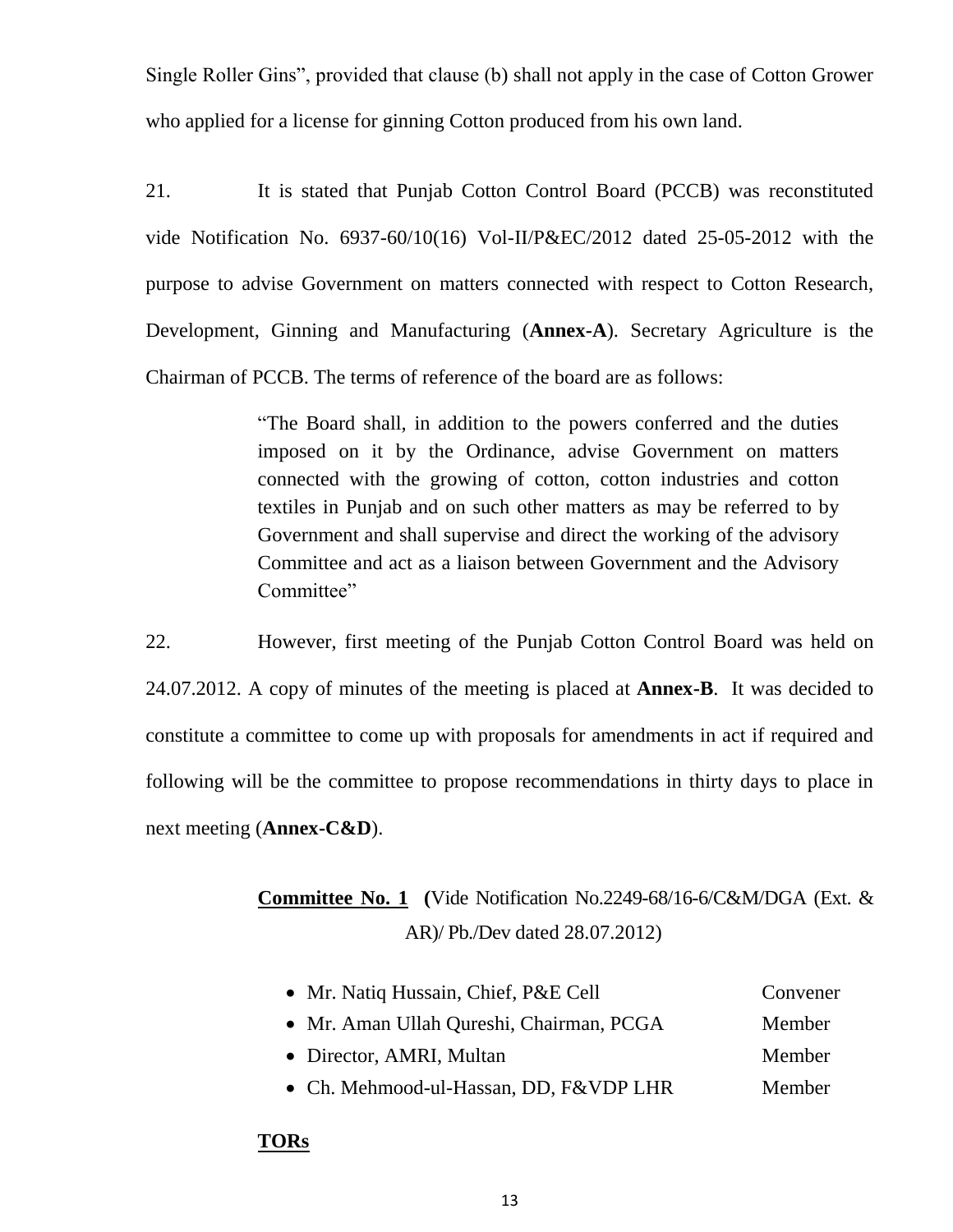Frame recommendations after study of environmental impact on adjustment of new machines in the same area, health of workers, latest technologies, contemporary conditions and ensuing circumstances for Cotton Ginning Factories.

**Committee No. 2 (**Vide Notification No.2230-48/16-6/C&M/DGA (Ext. & AR)/ Pb./Dev dated 28.07.2012)

| • Mr. Natiq Hussain, Chief, P&E Cell     | Convener |
|------------------------------------------|----------|
| • Mr. Aman Ullah Qureshi, Chairman, PCGA | Member   |
| • Director, AMRI, Multan                 | Member   |
| • Ch. Mehmood-ul-Hassan, DD, F&VDP LHR   | Member   |

### **TORs**

Frame recommendations to allow the establishment of small ginneries or not, in the wake of present conditions in core, noncore and marginal areas.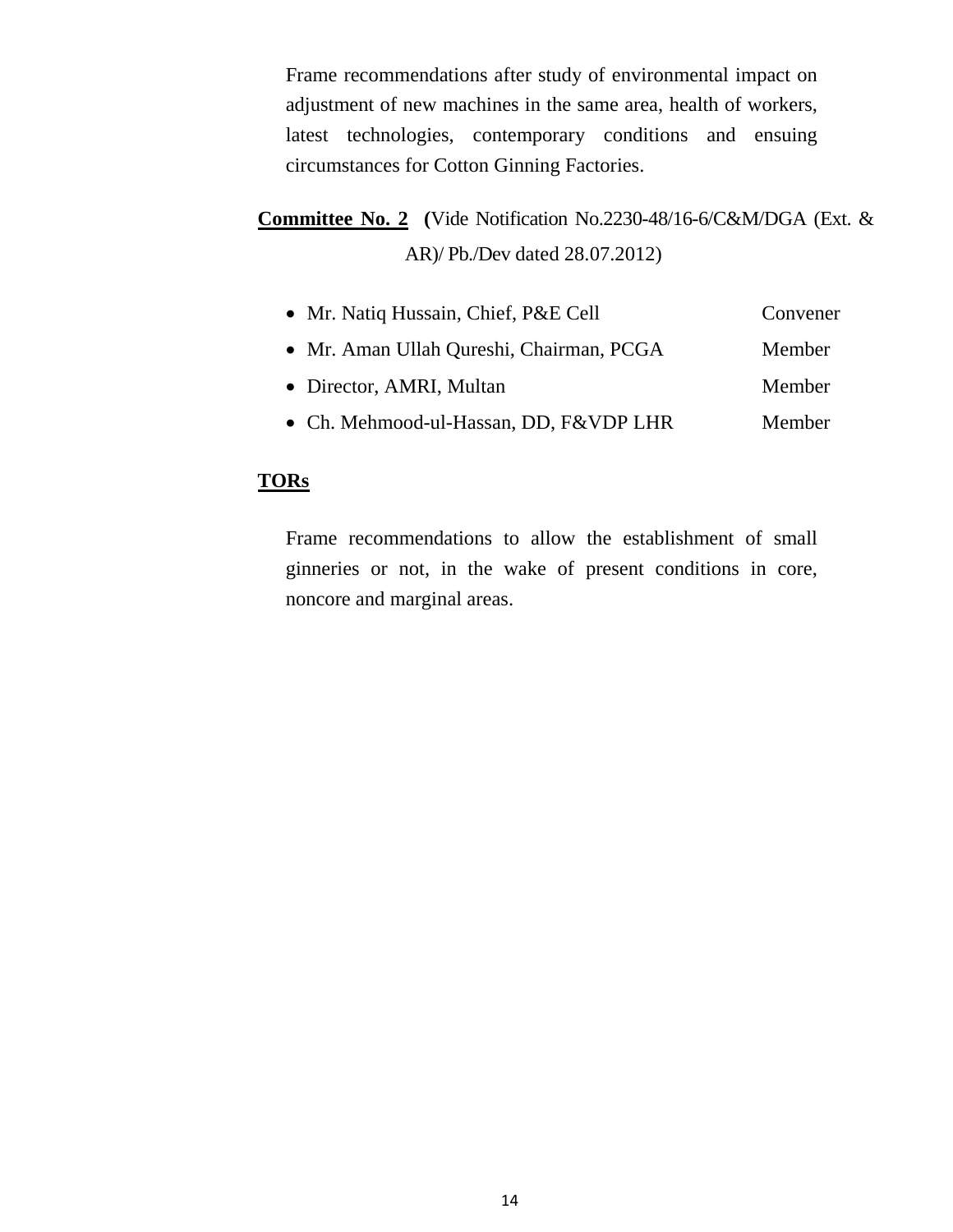#### **Chapter–4**

# **RESULTS & DISCUSSIONS**

#### **4.1 Method & Procedure**

23. First meeting of the committees was held on 15.08.2012 in the office of Chief, Planning & Evaluation Cell. A copy of minutes is attached as **Annex-E**. It was decided in the meeting that Director AMRI will conduct survey of 10-15 ginning factories. Before survey, he prepared questionnaire and shared with Chief, P&E Cell. The other members of the committee including Mr. Mukhtar Ahmad, Vice Chairman, PCGA & Ch. Mahmood-ul-Hassan, Deputy Director (F&VDP) also gave their recommendations on the questionnaire. As per procedure, questionnaire "the improvement in working of ginning factories and their extension" was prepared by Director, AMRI. The same was vetted from the members of the committee. Accordingly, Director, AMRI conducted survey of 11 ginning factories in Multan Core area and furnished the survey report to Planning & Evaluation Cell (**Annex-F**).

24. After that, a meeting was held on 29.11.2012 in the office of Chief, P&E Cell under his chairmanship and report was discussed. A copy of minutes of the meeting is placed at **Annex-G**.

25. In the said meeting, following 20 kanals minimum area was also agreed for three sawgin machines:

|                                        | 4 kanals   |
|----------------------------------------|------------|
|                                        | 8 kanals   |
|                                        | - 2 kanals |
| • Officers $-$ labour quarter tubewell | - 2 kanals |
|                                        | 2 kanals   |
|                                        | - 2 kanals |
|                                        |            |

26. In the meeting held on 29.11.2012 under the Chairmanship of Chief P&E Cell, TORs of the  $2<sup>nd</sup>$  committee i.e. Frame recommendations to allow the establishment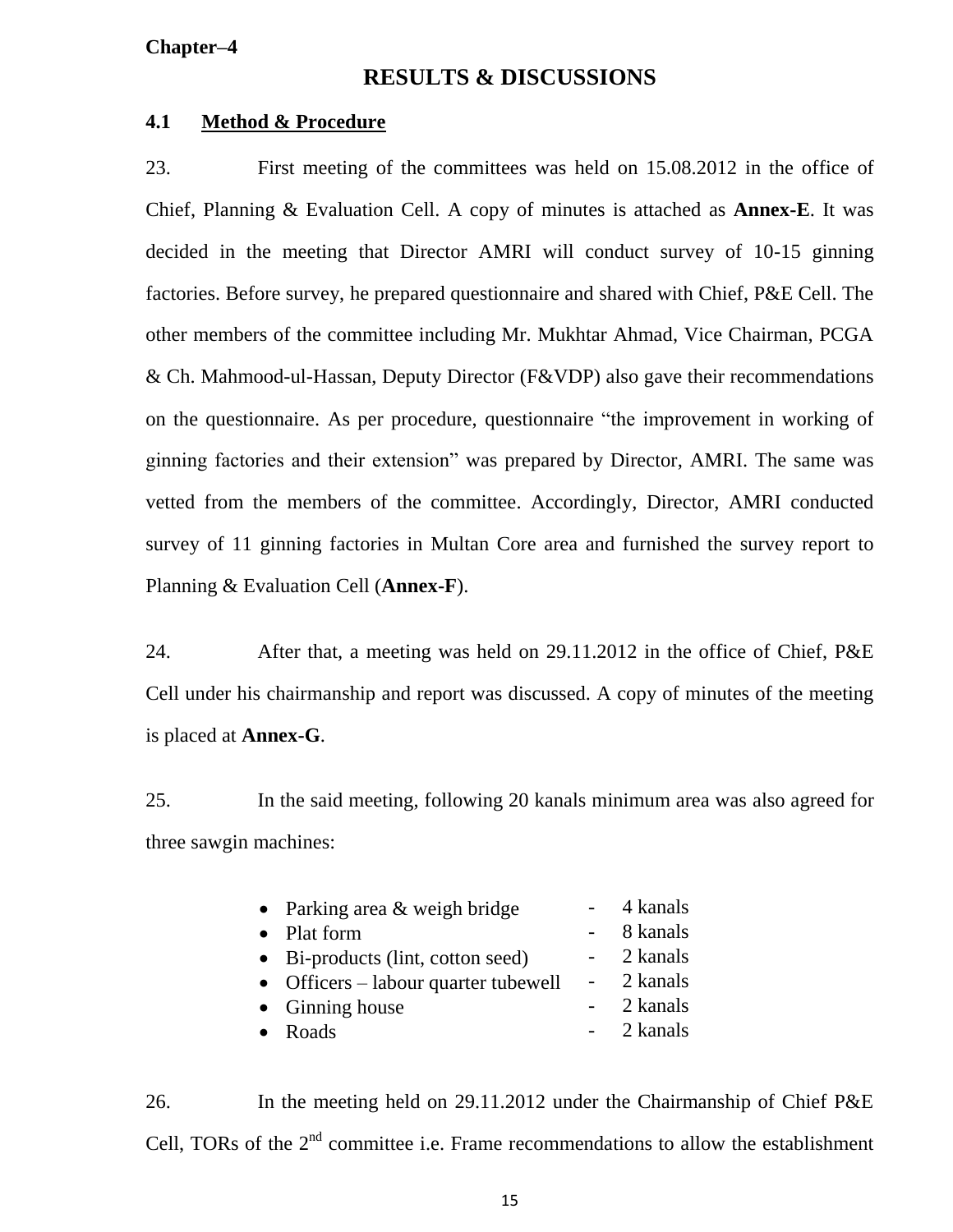of small ginneries or not, in the wake of present conditions in core, noncore and marginal areas, came under discussion. All participants were of the view that these small ginning factories are promoting the informal seed business in every core and non-core area. Thus, permission of small ginning factories in core and non-core/marginal area is not feasible and should not be allowed. However, in non-core area having no ginning factory in the whole tehsil, Government may allow small ginning factory on the recommendations of Director General Agriculture (Ext. & AR).

27. Earlier, a meeting was held on 15.08.2012. In the said meeting, Mr. Mukhtar Ahmad Khan, Vice Chairman PCGA and Ch. Mahmood-ul-Hassan, Deputy Director, F&VDP proposed an area for installment of sawgin machines. The proposed area for the installment of sawgin machines against the area prescribed in rules 1966 is stated hereunder, in the following table-6 in an annotated form:-

**Table-6 Comparison of the Area Proposed and prescribed in Cotton Control Rules, 1966 for Sawgin Machines**

| Control Rules, 1900 for Sawgin Machines |                                           |                                           |                                         |                            |  |  |  |
|-----------------------------------------|-------------------------------------------|-------------------------------------------|-----------------------------------------|----------------------------|--|--|--|
| #                                       | Area under                                | <b>Ginning Machines</b>                   | Area proposed by                        |                            |  |  |  |
|                                         | <b>Cotton Control</b><br><b>Rule 1966</b> | under Cotton Control<br><b>Rules 1966</b> | <b>DDA</b><br>(HRS)<br><b>F&amp;VDP</b> | Representativ<br>e of PCGA |  |  |  |
| 1                                       | $\mathbf{1}$                              |                                           |                                         |                            |  |  |  |
| $\overline{2}$                          | 1.5                                       |                                           | 3                                       |                            |  |  |  |
| 3                                       | $\overline{2}$                            |                                           | $\overline{4}$                          |                            |  |  |  |
| $\overline{4}$                          | 2.5                                       |                                           | 5                                       |                            |  |  |  |
| 5                                       | $\overline{3}$                            |                                           | 6                                       | 3                          |  |  |  |
| 6                                       | 3.5                                       |                                           | 7                                       |                            |  |  |  |
| $\overline{7}$                          | $\overline{4}$                            | 3                                         | 8                                       | $\overline{4}$             |  |  |  |
| 8                                       | 4.5                                       |                                           |                                         |                            |  |  |  |
| 9                                       | 5                                         | $\overline{4}$                            |                                         | 5                          |  |  |  |
| 10                                      | 6                                         | 5                                         |                                         | $6 - 7$                    |  |  |  |
| 11                                      | 7                                         | 6                                         |                                         | 10                         |  |  |  |
| 12                                      | 8                                         | 7                                         |                                         |                            |  |  |  |
| 13                                      | 9                                         | 8                                         |                                         |                            |  |  |  |
| 14                                      | 10                                        | 9                                         |                                         |                            |  |  |  |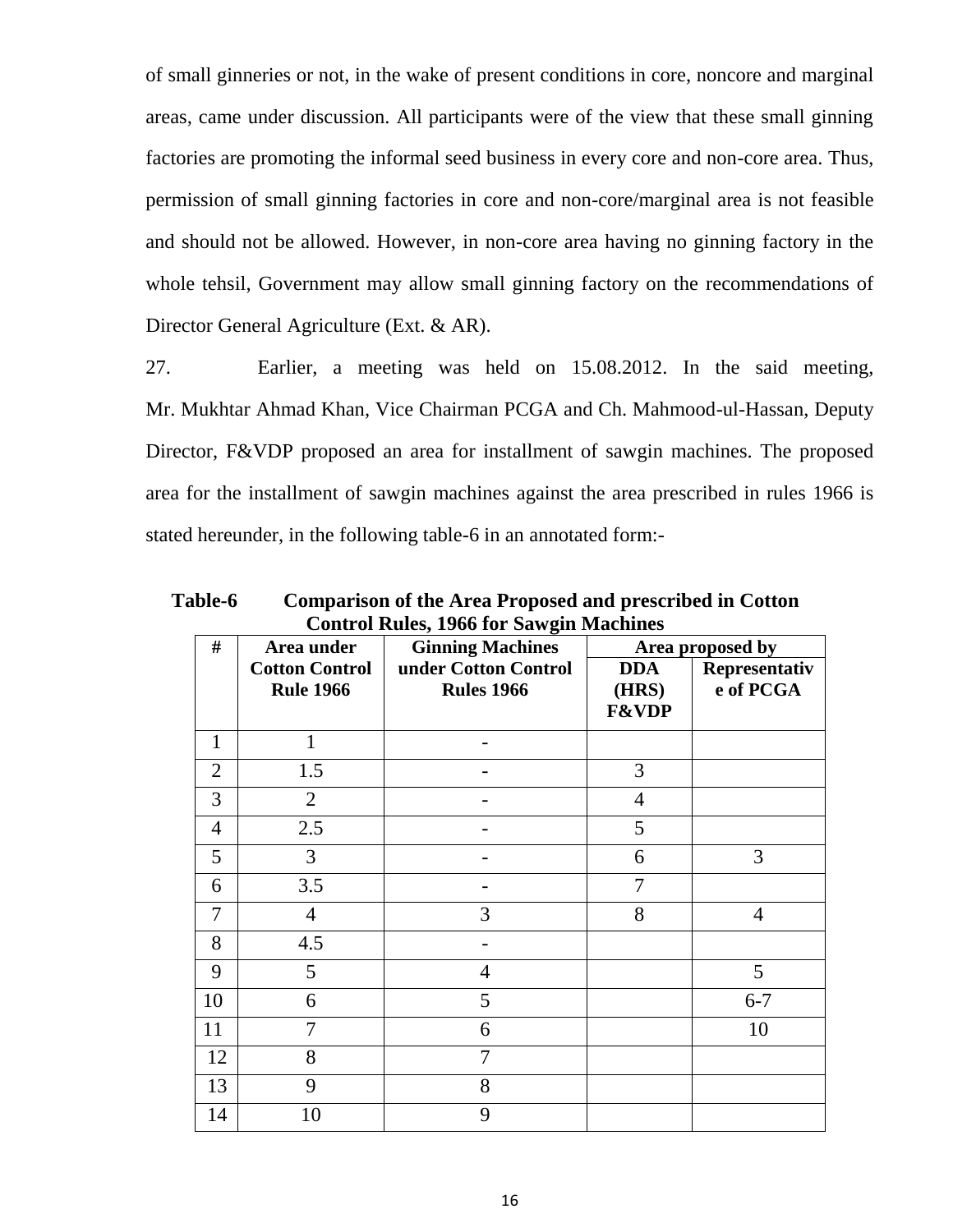28. Table-6 reveals that under Cotton Control Rules, 1966 minimum 3 sawgin machines are to be installed on 4 acres and maximum 9 sawgin machines on 10 acres. On the other hand, DDA (F&VDP) has suggested to install only 3 sawgin machines on 1.5 acre and 8 sawgin machines on 4 acre. Similarly, representative of PCGA has suggested 3 sawgin machines on 3 acre and 4 machines on 4 acre and upto maximum 10 machines on 7 acres.

29. Mr. Mukhtar Ahmad, Vice Chairman, PCGA stated that factory with 3 or more sawgins may be installed in any area i.e. core, non-core and marginal areas. Mr. Mahmood-ul-Hassan, DDA, F&VDP stated that small ginning units should be allowed to avoid ginning with tractor / mobile units.

#### **4.2 Discussion on Survey Report**

30. Results of the Survey Report prepared by Director, AMRI were discussed in the meeting held on 29.11.2012. Results are depicted in the table below:

| <b>Requirement under</b><br>(Cotton Control<br><b>Rules, 1966)</b> |                                     | <b>Survey Results</b> |                                               |                                  |                                  |                                               | Diff. of<br>survey<br>results $(\% )$ |
|--------------------------------------------------------------------|-------------------------------------|-----------------------|-----------------------------------------------|----------------------------------|----------------------------------|-----------------------------------------------|---------------------------------------|
| Area<br>(acres)                                                    | <b>Sawgins</b><br>machines<br>(No.) | No.                   | <b>Factories</b><br>surveyed<br>$\frac{6}{9}$ | <b>Sawgins</b><br>Range<br>(No.) | <b>Total</b><br>sawgins<br>(No.) | <b>Average</b><br>sawgin/<br>factory<br>(No.) |                                       |
| Less<br>than<br>3.99                                               |                                     | $\overline{2}$        | 18                                            | $\overline{4}$                   | 8                                | 4                                             | Not as per<br>reqr.<br>regulation     |
| 4-4.99                                                             | 3                                   | 1                     | 9                                             | $\overline{4}$                   | $\overline{4}$                   | $\overline{4}$                                | $+33$                                 |
| 5-5.99                                                             | $\overline{4}$                      | $\overline{2}$        | 18                                            | $4 - 5$                          | 9                                | 4.25                                          | $+6.25$                               |
| 6-6.99                                                             | 5                                   |                       |                                               |                                  |                                  |                                               |                                       |
| 7-7.99                                                             | 6                                   | 3                     | 28                                            | $4 - 6$                          | 15                               | 5                                             | $-17$                                 |
| 8-8.99                                                             | 7                                   | $\overline{2}$        | 18                                            | $5 - 6$                          | 11                               | 5.5                                           | $-21$                                 |
| 9-9.99                                                             | 8                                   |                       | 9                                             | 6                                | 6                                | 6                                             | $-25$                                 |

**Table-7 Comparison of the Survey Results with the Requirements under Cotton Control Rules, 1966**

31. Results in the above table-7 reveals that out of 11 ginning factories surveyed, 18% factories have installed 4 sawgin machines each with less area as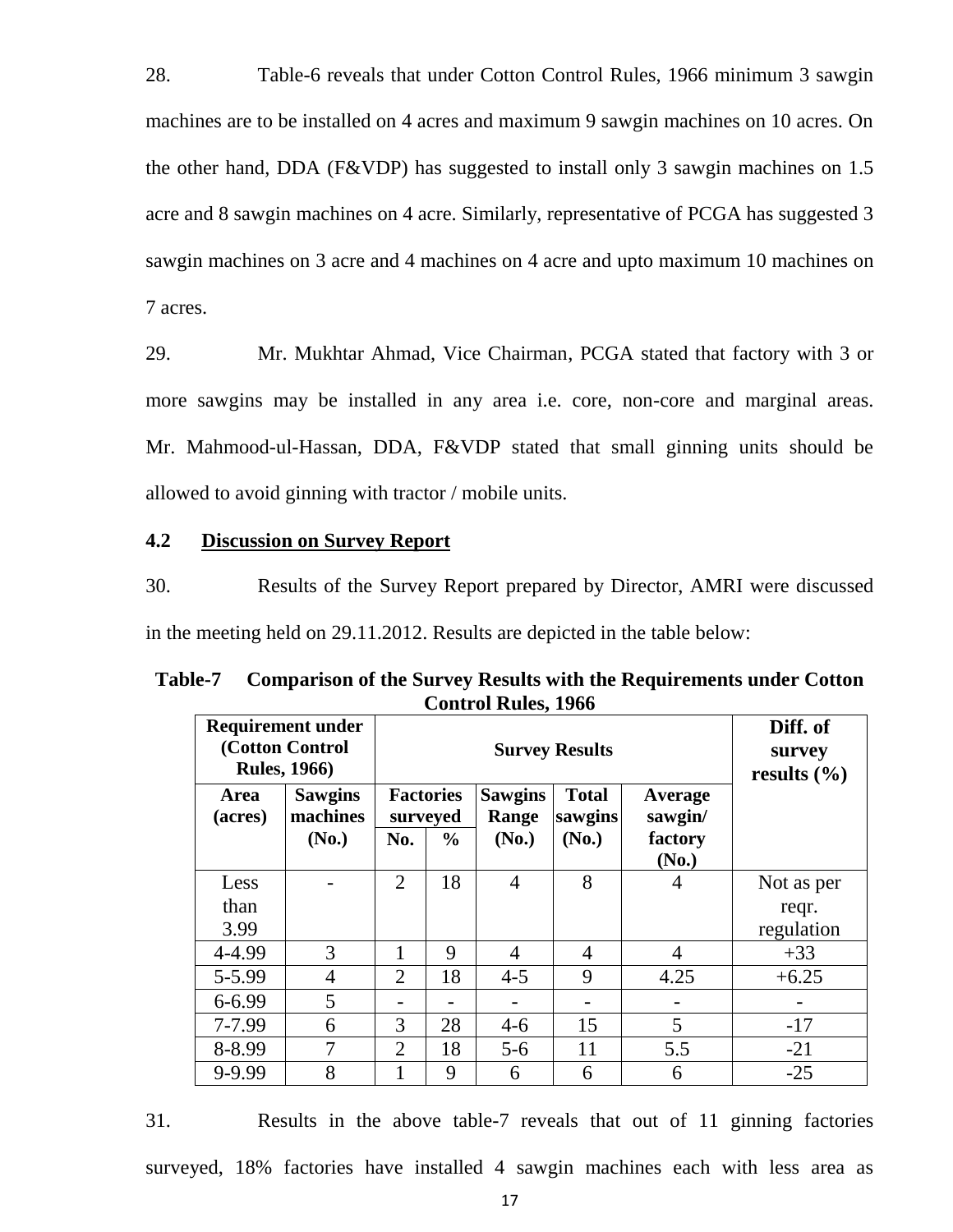prescribed in Cotton Control Rules, 1966. In 9% factories, 4 sawgin machines have been installed against 3 sawgin machines as under rules i.e. 33% more than the prescribed in Cotton Control Rules, 1966. In 18% factories, on an average 4.25 sawgin machines have been installed on 5-5.99 acres (6.25% more) as prescribed in Cotton Control Rules, 1966. In 28% factories on 7.99 acres, on an average 5 machines have been installed against 6 machines prescribed under rules i.e. 17% less. Similarly, in 18% factories on an area from 8-8.99 acres, 5.5 machines have been installed against 7 machines as prescribed under rules i.e. 21% less. In 9% factories on an area of 9-9.99 acres, 6 sawgin machines have been installed against 8 machines prescribed under rules i.e. 25% less.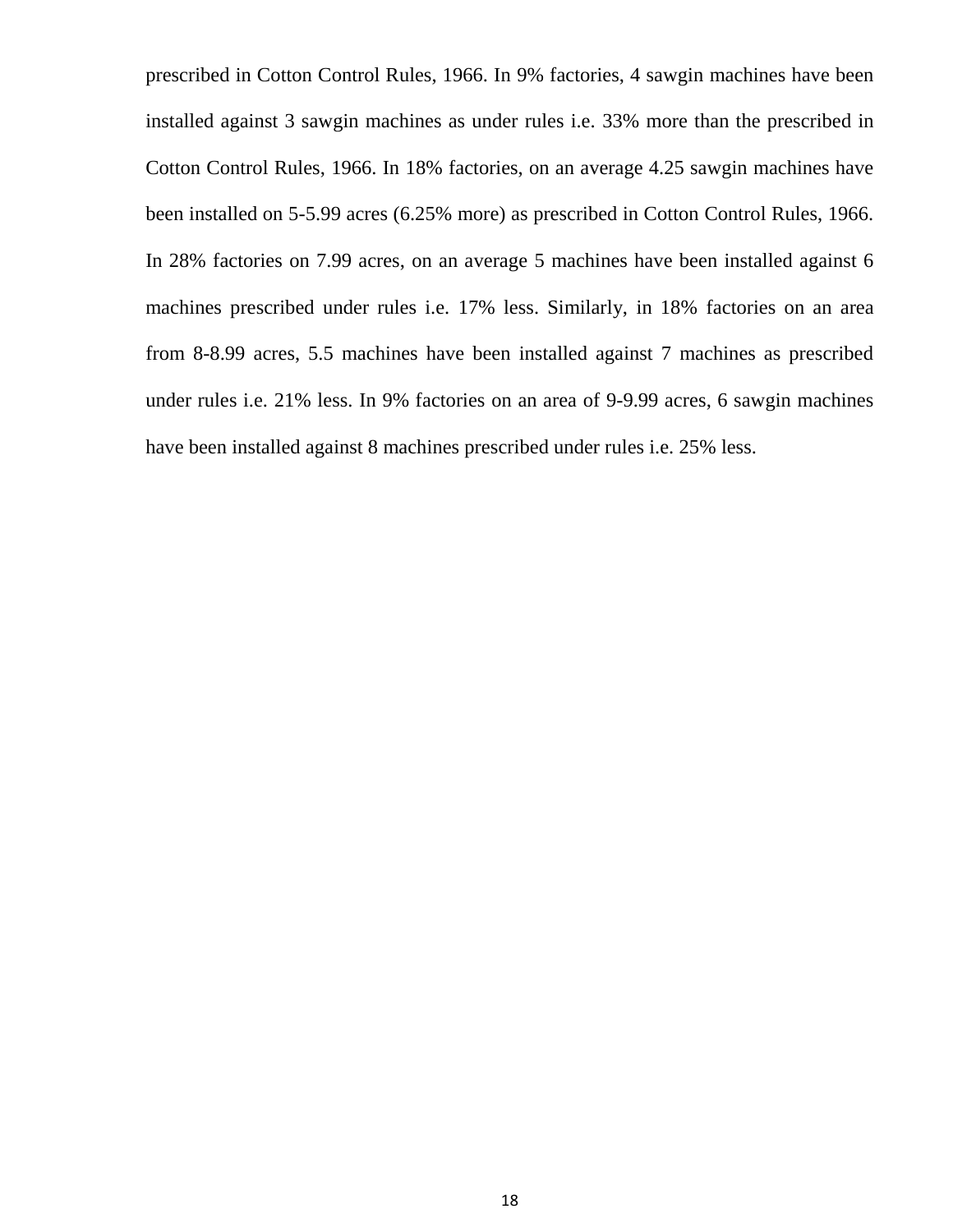# **RECOMMENDATIONS**

32. Based on the survey conducted by AMRI, discussions held in the meetings of the Committees constituted and looking into social economic & technical changes occurred after the last decision, the Committees recommend the following:

> i. The area requirement for establishment/ extension of ginning factories recommended as follows:

| No. of   | Acres |
|----------|-------|
| sawgin   |       |
| machines |       |
| 3        | 3     |
| 4        | 3.50  |
| 5        |       |
| 6        | 4.50  |
| $7 - 10$ | 6     |

ii. There should be complete ban on small ginning factory having area less than 3 acres and mobile ginning unit in the core as well as non-core area. However, in exceptional cases in non-core area, where there is no working ginning factory in any tehsil, Government may sanction small ginning factory on the recommendations of DGA (Ext. & AR).

# *References*

- *1. Economic survey of Pakistan 2010-11 & 2011-12*
- *2. PCGA Consolidated Statement of Cotton Arrivals in Factories of Pakistan as on 15.12.2012*
- *3. Punjab Development Statistics, 2011*
- *4. PCGA website [www.pcga.org](http://www.pcga.org/)*